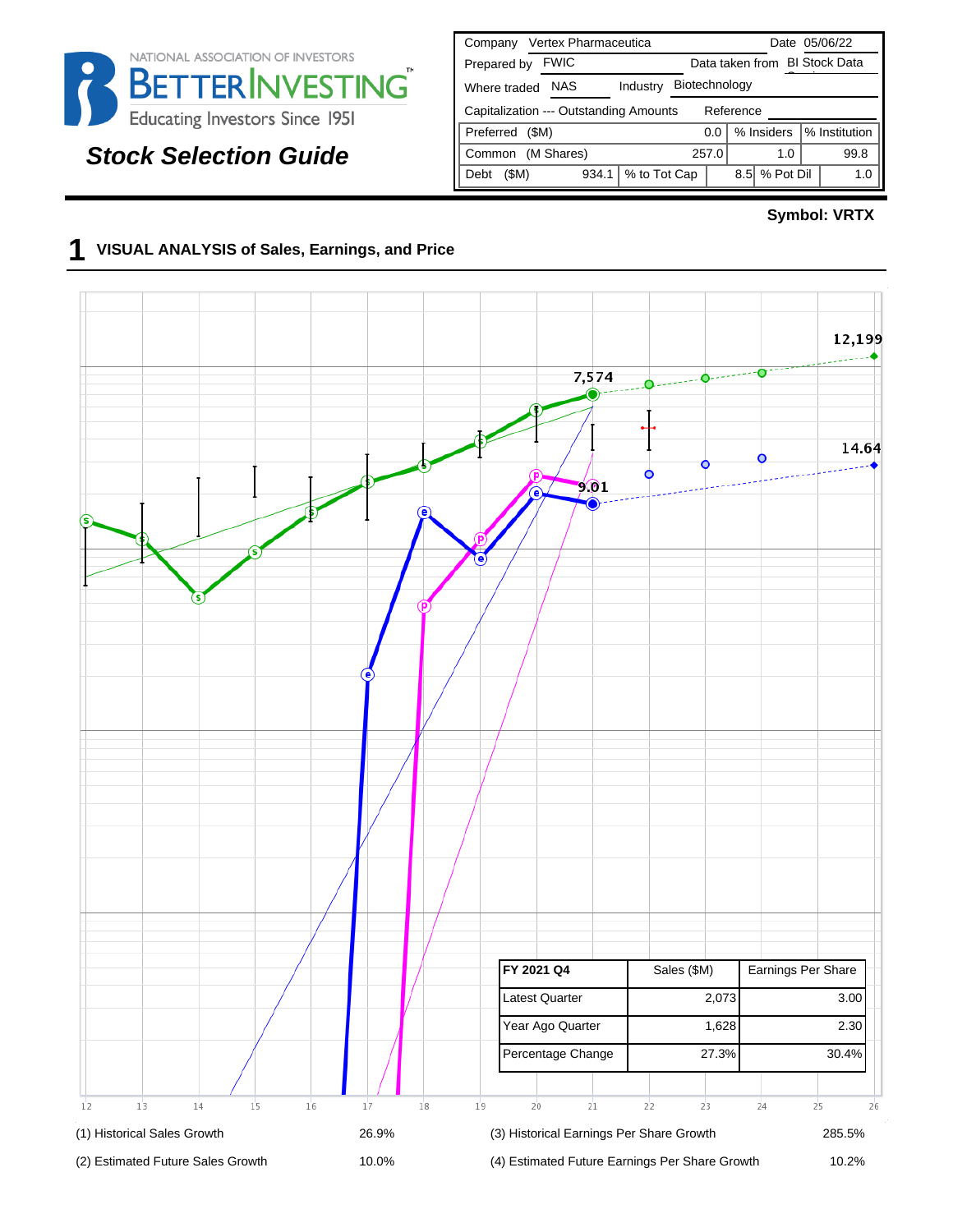# **2 EVALUATING Management Vertex Pharmaceutica**

|                         | 2012     | 2013      | 2014                   | 2015      | 2016     | 2017     | 2018  | 2019     | 2020  | 2021  | Last 5 Year Avg. |
|-------------------------|----------|-----------|------------------------|-----------|----------|----------|-------|----------|-------|-------|------------------|
| Pre-tax Profit on Sales | $-0.8%$  |           | $-80.5\%$   $-126.6\%$ | $-54.0\%$ | $-4.0%$  | $-0.6\%$ | 19.7% | 33.5%    | 50.2% | 36.0% | 27.8%            |
| % Earned on Equity      | $-10.9%$ | $-36.6\%$ | $-65.7\%$              | $-61.7\%$ | $-11.2%$ | $14.7\%$ | 71.0% | $22.2\%$ | 32.9% | 24.1% | 33.0%            |
| % Debt To Capital       | 41.1%    | $27.2\%$  | 43.4%                  | 46.8%     | $42.1\%$ | 23.0%    | 11.8% | $9.7\%$  | 9.7%  | 8.5%  | 12.5%            |

### **3 PRICE-EARNINGS HISTORY as an indicator of the future**

This shows how stock prices have fluctuated with earnings and dividends. It is building block for translating earnings into future stock prices. **CLOSING PRICE** 235.00 (05/06/22) **HIGH THIS YEAR** 292.75 **LOW THIS YEAR** 176.36

|                                    | A           | в            | С               | D            | E                                  |                 | G                | н            |
|------------------------------------|-------------|--------------|-----------------|--------------|------------------------------------|-----------------|------------------|--------------|
| Year                               |             | <b>Price</b> | <b>Earnings</b> |              | <b>Price Earnings Ratio</b>        | <b>Dividend</b> | % Payout         | % High Yield |
|                                    | High<br>Low |              | Per Share       | High $A / C$ | Low B / C                          | Per Share       | $F/C * 100$      | $F/B * 100$  |
| 2017                               | 167.9       | 73.3         | 1.04            | 161.         | 70.5                               | 0.00            | 0.0 <sub>l</sub> | 0.0          |
| 2018                               | 193.8       | 144.1        | 8.09            | 24.0         | 17.8                               | 0.00            | 0.0 <sub>l</sub> | 0.0          |
| 2019                               | 225.7       | 161.0        | 4.51            | 50.          | 35.7                               | 0.00            | 0.0 <sub>l</sub> | 0.0          |
| 2020                               | 306.1       | 197.5        | 10.29           | 29.7         | 19.2                               | 0.00            | 0.0 <sub>l</sub> | 0.0          |
| 2021                               | 243.0       | 176.4        | 9.01            | 27.0         | 19.6                               | 0.00            | 0.0 <sub>l</sub> | 0.0          |
| <b>AVERAGE</b>                     |             | 150.4        |                 | 26.9         | 18.9                               |                 | 0.0 <sub>l</sub> |              |
| <b>CURRENT/TTM</b>                 |             |              | 9.03            |              |                                    | 0.00            | 0.01             |              |
| AVERAGE PRICE EARNINGS RATIO: 22.9 |             |              |                 |              | CURRENT PRICE EARNINGS RATIO: 26.0 |                 |                  |              |

#### **4 EVALUATING RISK and REWARD over the next 5 years**

Assuming one recession and one business boom every 5 years, calculations are made of how high and how low the stock might sell. The upside-downside ratio is the key to evaluating risk and reward.

| A HIGH PRICE - NEXT 5 YEARS                               |                         |                                                                                                               |                 |               |       |             |                                  |                |
|-----------------------------------------------------------|-------------------------|---------------------------------------------------------------------------------------------------------------|-----------------|---------------|-------|-------------|----------------------------------|----------------|
| Avg. High P/E                                             | 27.0                    | X Estimate High Earnings/Share                                                                                |                 | 14.64         | $=$   |             | Forecasted High Price \$         | 395.4          |
| <b>BLOW PRICE - NEXT 5 YEARS</b>                          |                         |                                                                                                               |                 |               |       |             |                                  |                |
| (a) Avg. Low P/E                                          | 19.6                    | X Estimate Low Earnings/Share                                                                                 |                 | 9.03          | $=$   |             | Forecasted Low Price \$          | 177.0          |
| (b) Avg. Low Price of Last 5 Years                        |                         | 150.4                                                                                                         |                 |               |       |             |                                  |                |
| (c) Recent Market Low Price                               |                         | 176.4                                                                                                         |                 |               |       |             |                                  |                |
| (d) Price Dividend Will Support                           |                         | <b>Indicated Dividend</b><br><b>High Yield</b>                                                                | =               | 0.00<br>0.00% |       |             | 0.0                              |                |
|                                                           |                         |                                                                                                               |                 |               |       |             | Selected Forecasted Low Price \$ | 177.0          |
| <b>C ZONING</b><br>using 25%-50%-25%                      |                         |                                                                                                               |                 |               |       |             |                                  |                |
| Forecasted High Price                                     | 395.4                   | Minus Forecasted Low Price                                                                                    | 177.0           | $=$           | 218.4 | Range.      | 25% of Range                     | 54.6           |
|                                                           | Buy Zone                | 177.0                                                                                                         | to              | 231.6         |       |             |                                  |                |
|                                                           | Hold Zone               | 231.6                                                                                                         | to              | 340.8         |       |             |                                  |                |
|                                                           | Sell Zone               | 340.8                                                                                                         | to              | 395.4         |       |             |                                  |                |
|                                                           | Present Market Price of | 235.00                                                                                                        | is in the       |               |       | <b>HOLD</b> | Zone                             |                |
| D UPSIDE DOWNSIDE RATIO (POTENTIAL GAIN VS. RISK OR LOSS) |                         |                                                                                                               |                 |               |       |             |                                  |                |
| <b>High Price</b>                                         | 395.4                   | <b>Minus Present Price</b>                                                                                    | 235.00          |               |       | 160.36      |                                  |                |
| <b>Present Price</b>                                      | 235.00                  | Minus Low Price                                                                                               | 177.0           | =             |       | 58.00       | 2.8<br>$=$                       | To 1           |
| <b>E PRICE TARGET</b>                                     |                         | (Note: This shows the potential market price appreciation over the next five years in simple interest terms.) |                 |               |       |             |                                  |                |
| <b>High Price</b>                                         | 395.4                   |                                                                                                               |                 |               |       |             |                                  |                |
| <b>Closing Price</b>                                      | 235.00                  | 1.6824                                                                                                        | X<br>100<br>$=$ | 168.24        |       | 100<br>$=$  | 68.2                             | % Appreciation |

This combines price appreciation with dividend yield to get an estimate of total return. It provides a standard for comparing income and growth stocks.

| A | Indicated Annual Dividend                          | 0.00             |               |                                                   |                                                        |
|---|----------------------------------------------------|------------------|---------------|---------------------------------------------------|--------------------------------------------------------|
|   | <b>Closing Price</b>                               | 235.00           | 0.0000<br>$=$ | $0.0 \%$<br><b>Current Yield</b><br>$=$           |                                                        |
|   | <b>B AVERAGE YIELD - USING FORECAST HIGH P/E</b>   |                  |               | <b>AVERAGE YIELD - USING FORECAST AVERAGE P/E</b> |                                                        |
|   | Avg. % Payout<br>Forecast High PE                  | $0.0\%$<br>27.00 | $0.0\%$       | Avg. % Payout<br>Forecast Average PE              | $0.0\%$<br>$0.0\%$<br>$=$<br>23.30                     |
|   | C COMPOUND ANNUAL RETURN - USING FORECAST HIGH P/E |                  |               |                                                   | <b>COMPOUND ANNUAL RETURN - USING FORECAST AVG P/E</b> |
|   | Annualized Appreciation                            | 11.0 %           |               | Annualized Appreciation                           | $7.7\%$                                                |
|   | Average Yield                                      | $0.0\%$          |               | Average Yield                                     | $0.0\%$                                                |
|   | Annualized Rate of Return                          | 11.0 %           |               | Annualized Rate of Return                         | 7.7%                                                   |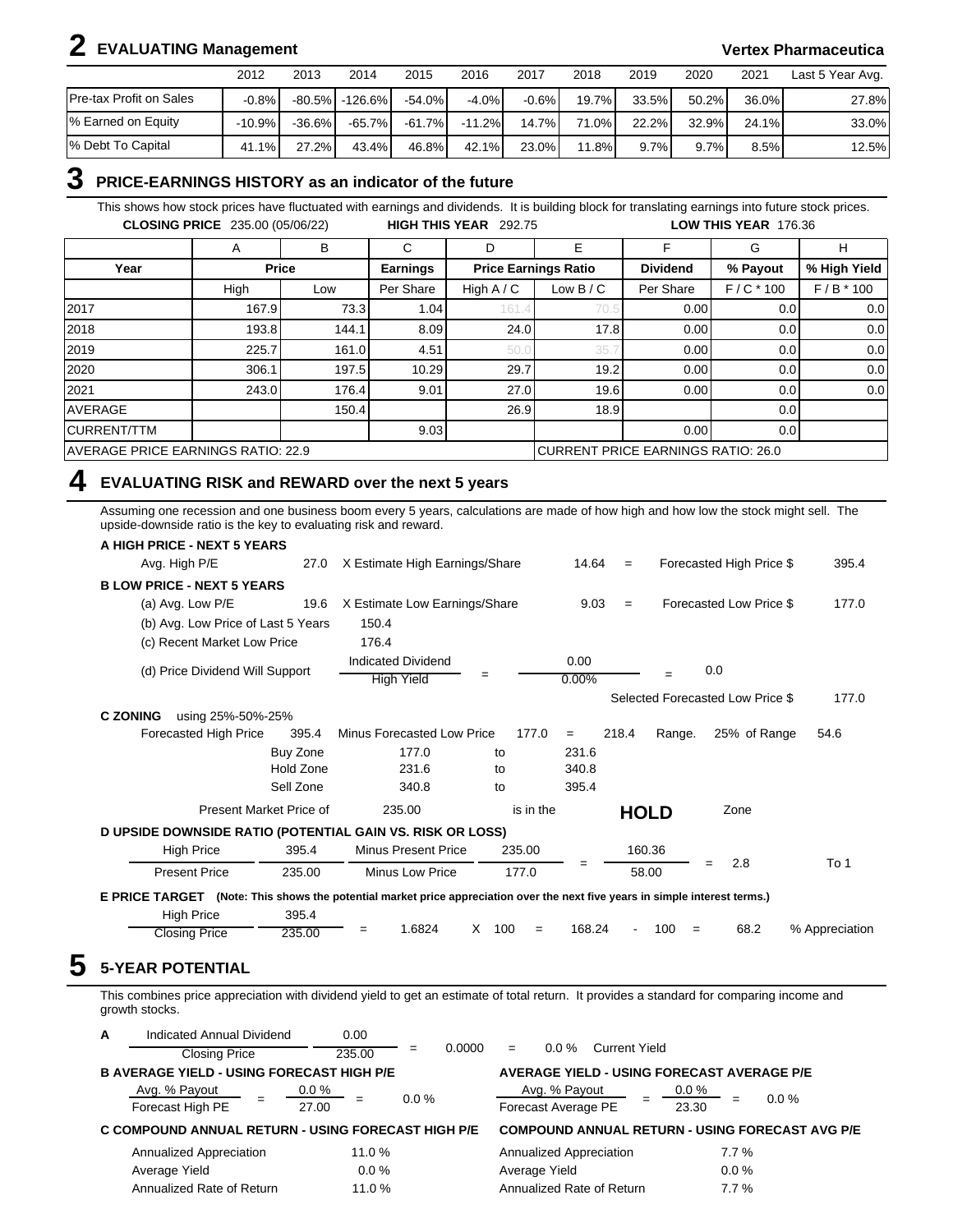

# **Notes: VRTX 5/9/22\_Arvind K**

| <b>Date</b> | <b>Subject</b>                                    | <b>Description</b>                                                                                                                                                                                                                                                                                                                                                                                                                                                                                                                                                                 | <b>Type</b> |
|-------------|---------------------------------------------------|------------------------------------------------------------------------------------------------------------------------------------------------------------------------------------------------------------------------------------------------------------------------------------------------------------------------------------------------------------------------------------------------------------------------------------------------------------------------------------------------------------------------------------------------------------------------------------|-------------|
| 04/01/22    | Pipeline                                          | Vertex is making headway with a number of mid- or late-stage<br>studies addressing such serious illnesses and conditions as<br>sickle cell disease, beta thalassemia, Type 1 diabetes, kidney<br>disease,<br>pain, and protein deficiencies. The programs include Phase I/II<br>clinical trial of VX-880, a stem cell-derived replacement<br>therapy for Type 1 diabetes, and ongoing late-stage clinical<br>trials on CTX001 for<br>beta thalassemia and sickle cell disease, in collaboration with<br><b>CRISPR Therapeutics</b>                                                 | Community   |
| 04/01/22    | Valueline Comment on<br>2021 Results              | Big gains in the CF product portfolio, led by Trikafta/Kaftrio,<br>catapulted revenues by 22% in 2021; EPS would have been<br>higher were it not for a \$900 million payment to CRISPR<br><b>Therapeutics</b><br>under an amended R&D collaboration. EPS in 2021 was down<br>12% from 2020<br>Valueline thinks EPS will be \$12.00 in 2022, \$13 in 2023 and<br>\$16 in 5 years.                                                                                                                                                                                                   | Community   |
| 02/07/22    | <b>VRTX SHARES ARE</b><br>UP at the end of 4thQtr | In 2022, Analysts' expect VRTX's revenues to increase<br>12% Y/Y to \$8.5 billion after growing 22% Y/Y in<br>2021, which is largely attributable to<br>the incredibly successful launch of Trikafta in<br>late 2019. In the 4th quarter of 2021, Trikafta<br>accounted for 82% of VRTX's product sales.<br>Value Line (Dec 03 - 2021) sales growth estimates for LT (24-<br>26) are Revenue 10,000 (\$mil)<br>and for EPS Growth for LT (24-26) are 15.5<br>These figures were taken into account in developing SSG:<br>In forecasting sales growth (11%) and EPS growth (11.2%). | Community   |
| 08/01/21    | Vertex not doing very<br>well                     | The past two years has shown a significant drop in the value of Community<br>the company's stock. We need more specific information<br>about its potential to increase its value. SSG says it will<br>happen but this is a pharmaceutical company and they are<br>totally dependent on the success of the drugs in their<br>development line.                                                                                                                                                                                                                                      |             |
| 06/13/21    | Another possible drug<br>abandoned                | Abandoning further development of VX-864 for alpha-1<br>antitrypsin deficiency ("AATD") made the stock price drop<br>about 10% overnight.                                                                                                                                                                                                                                                                                                                                                                                                                                          | Community   |
| 01/03/21    | One time adjustments<br>and non-GAAP data etc     | 1) One time non-recurring tax adjustments for the year 2018<br>annual EPS is adjusted from \$8.09 to \$2.06.<br>Quarter Q3 is adjusted from \$0.00 to \$-0.05<br>2) Income tax rates for yrs 2012 thru 2017 with negative<br>earnings are made 0 in the Annual Data<br>3) Valuline 5-yr estimate for Revenue & EPS added in yr 2024<br>yr in "Data" -> "Detailed Estimates"<br>4) P/E data for the year 2018 is discounted in addition to the<br>"NMF" data for 2015 thru 2017 yrs                                                                                                 | Community   |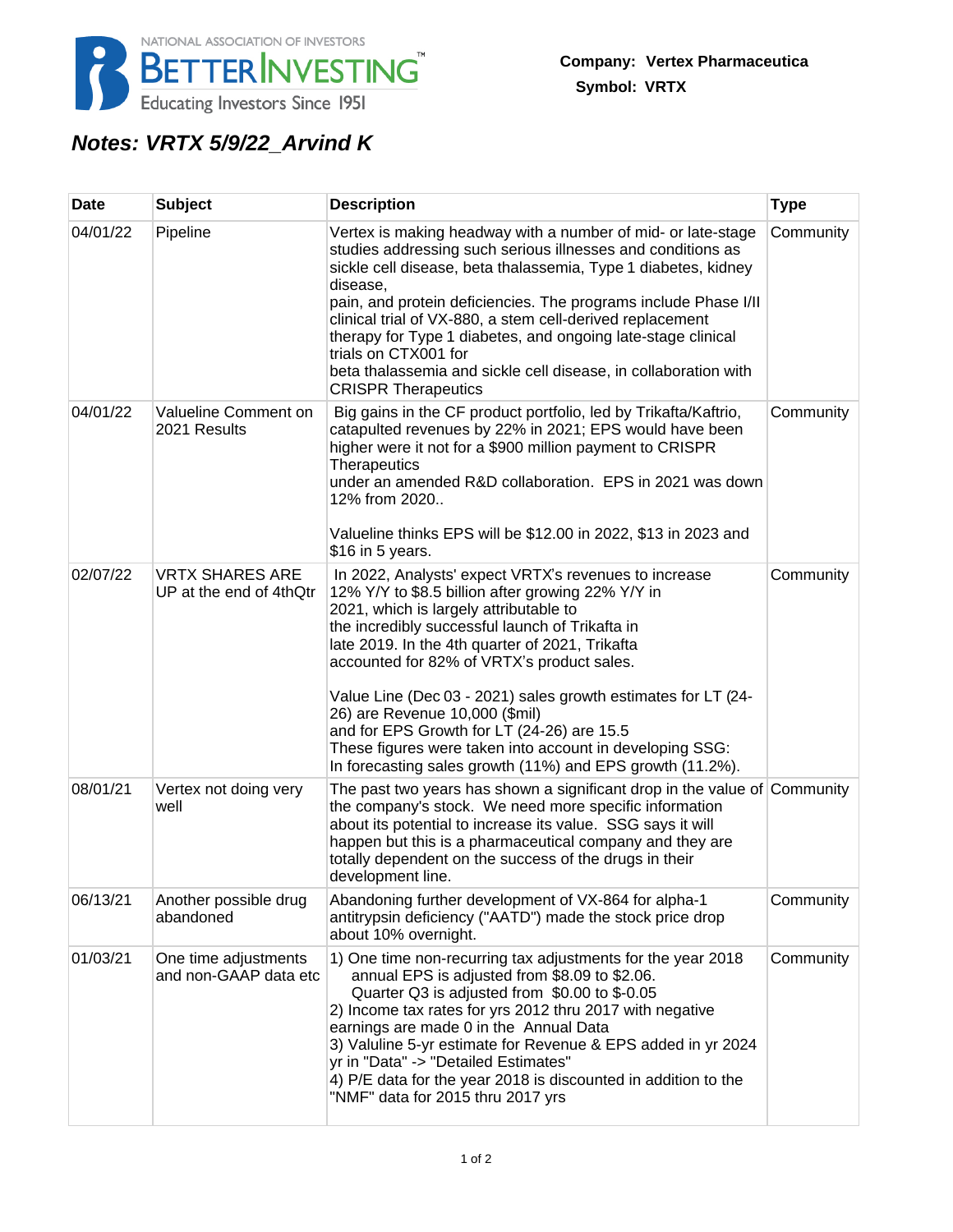| 10/21/20 | Halt in VX drug                        | VX-814 due to causing liver toxicity has dropped value of stock Community<br>substantially. VRTX hasn't much on the horizon and a bad<br>record for making acquisitions. If a good acquisition by VRTX<br>becomes available in 2021 I would look very hard at this<br>company if the price is around 200.00 |           |
|----------|----------------------------------------|-------------------------------------------------------------------------------------------------------------------------------------------------------------------------------------------------------------------------------------------------------------------------------------------------------------|-----------|
| 10/20/20 | VRTX still showing<br>growth and a buy | Using a Sales and EPS growth of 10% which is very<br>conservative as of this date the stock is presently in the buy<br>with a ridiculous up to down ratio of 10 to 1. Eliminated PE<br>Ratios High/Low of 2017 which were outliers in Valuation and<br>Return and used the resulting average.               | Community |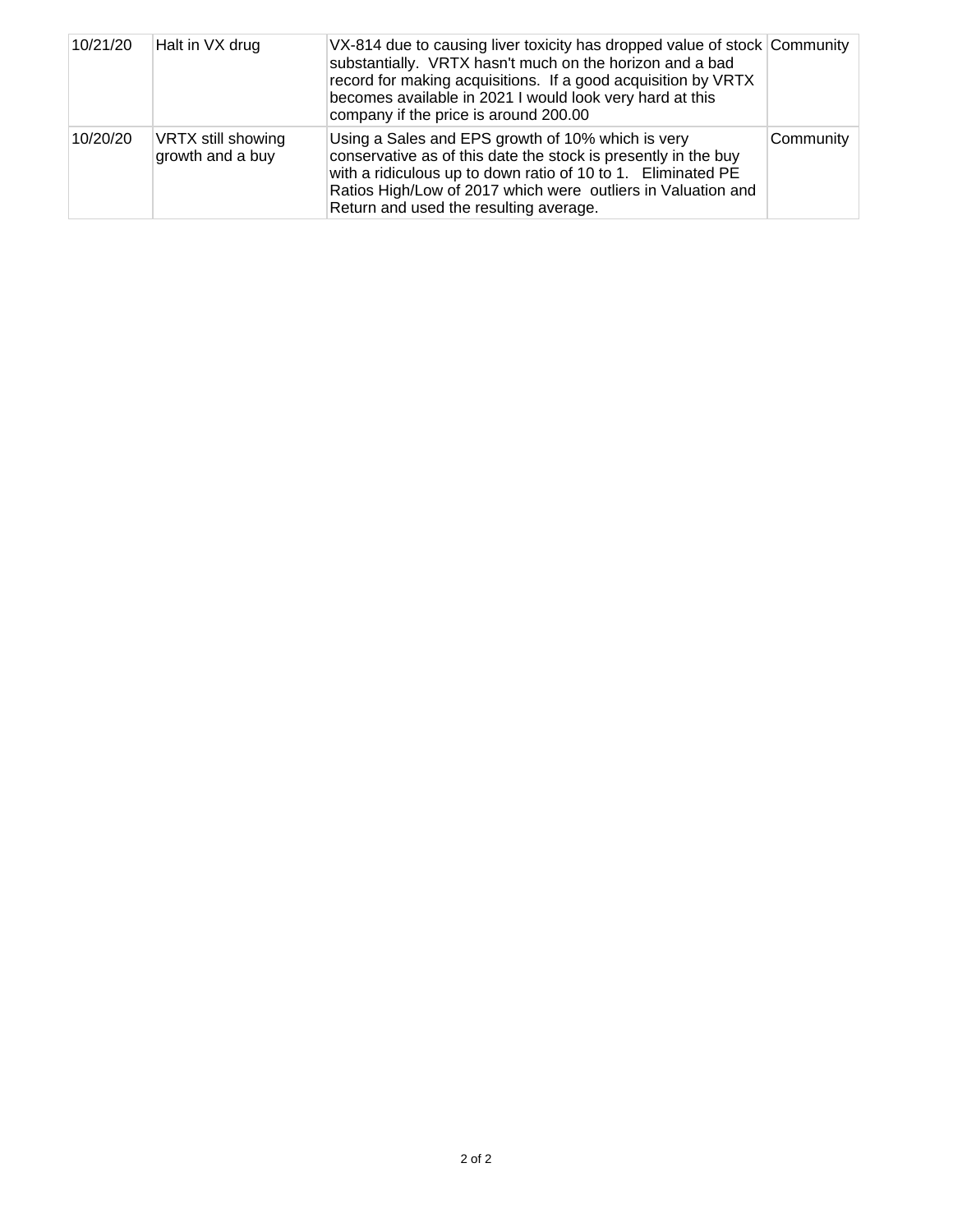

#### **Quarterly Growth Trend Data**

**Company: Vertex Pharmaceutica Symbol: VRTX**

Graph: Trailing 4 Quarters, Last 5 Years of Data



|               | <b>Quarterly Data</b> |         |         |                       |                  |         |                                                  |        |            |                       | <b>Last 12 Months Data</b> |              |                   |       |            |                       |              |  |  |  |
|---------------|-----------------------|---------|---------|-----------------------|------------------|---------|--------------------------------------------------|--------|------------|-----------------------|----------------------------|--------------|-------------------|-------|------------|-----------------------|--------------|--|--|--|
| <b>Period</b> | <b>EPS</b>            |         |         | <b>Pre-Tax Profit</b> |                  |         | <b>Sales</b><br><b>Income</b><br><b>Tax Rate</b> |        | <b>EPS</b> | <b>Pre-Tax Profit</b> |                            | <b>Sales</b> | <b>Income Tax</b> |       |            | %Change               |              |  |  |  |
|               |                       | %Change | \$ Mil  |                       | %Sales   %Change | \$ Mil  | %Change                                          |        |            | \$ Mil                | %Sales                     |              | \$ Mil            | %Rate | <b>EPS</b> | <b>Pre-Tax Profit</b> | <b>Sales</b> |  |  |  |
| 12/21         | 3.00                  | 30.4    | 871.0   | 42.0                  | $-2.0$           | 2.072.6 | 27.3                                             | 11.6   | 9.03       | 2.730.4               | 36.0                       | 7.574.4      | 2.078.9           | 76.1  | $-12.3$    | $-12.4$               | 22.1         |  |  |  |
| 09/21         | 3.28                  | 29.6    | 0.082.7 | 54.6                  | 45.2             | 1.984.2 | 29.0                                             | 21.3   | 8.33       | 2.748.1               | 38.5                       | 7.129.7      | 2.232.7           | 81.2  | $-18.6$    | $-5.4$                | 19.0         |  |  |  |
| 06/21         | 0.26                  | $-91.8$ | $-44.3$ | $-2.5$                | $-105.4$         | 1.793.4 | 17.6                                             | 251.2  | 7.58       | 2.411.2               | 36.1                       | 6,683.8      | .893.9            | 78.5  | $-4.3$     | 8.1                   | 23.7         |  |  |  |
| 03/21         | 2.49                  | 8.7     | 821.0   | 47.6                  | 24.9             | 1.724.3 | 13.8                                             | 20.4   | 10.50      | 3,280.2               | 51.1                       | 6.414.9      | 503.9             | 15.4  | 82.0       | 89.4                  | 33.1         |  |  |  |
| 12/20         | 2.30                  | 3.1     | 888.6   | 54.6                  | 31.3             | 1.627.8 | 15.2                                             | 32.0   | 10.30      | 3.116.8               | 50.2                       | 6,205.7      | 384.5             | 12.3  | 128.4      | 123.4                 | 49.1         |  |  |  |
| 09/20         | 2.53                  | 1,050.0 | 745.9   | 48.5                  | 955.5            | 1,538.3 | 62.0                                             | 10.5   | 10.23      | 2,905.1               | 48.5                       | 5,991.1      | 226.4             | 7.8   | 24.0       | 287.1                 | 65.5         |  |  |  |
| 06/20         | 3.18                  | 208.7   | 824.8   | 54.1                  | 152.1            | 1,524.5 | 62.0                                             | $-1.5$ | 7.92       | 2,229.9               | 41.3                       | 5,402.7      | 218.9             | 9.8   | $-7.2$     | 173.2                 | 56.4         |  |  |  |

 $S$  Sales  $\Theta$  Earnings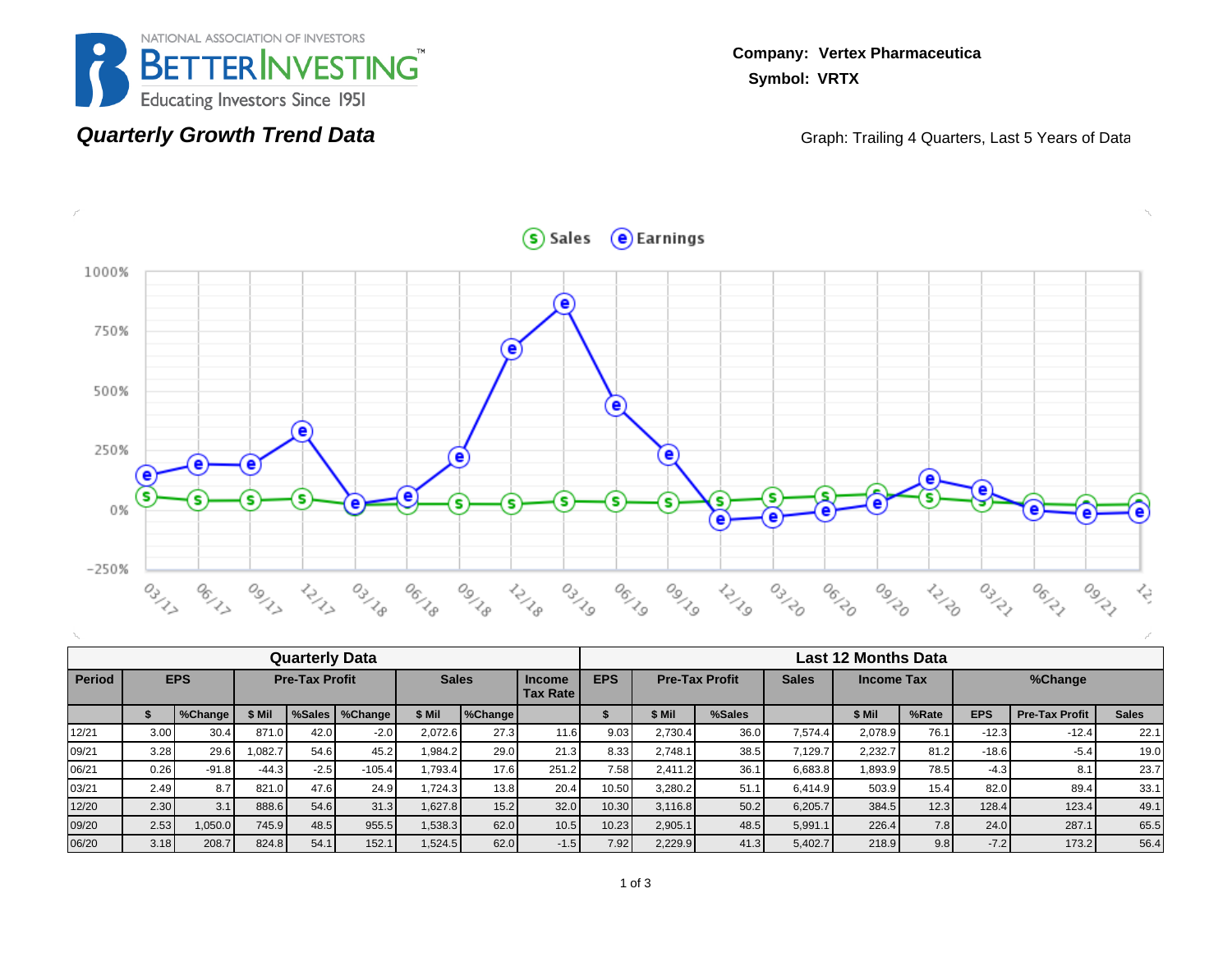

## **Quarterly Growth Trend Data**

Graph: Trailing 4 Quarters, Last 5 Years of Data

|               |         |            |          | <b>Quarterly Data</b> |            |              |         |                                  | <b>Last 12 Months Data</b> |          |                       |              |                   |            |            |                       |              |  |
|---------------|---------|------------|----------|-----------------------|------------|--------------|---------|----------------------------------|----------------------------|----------|-----------------------|--------------|-------------------|------------|------------|-----------------------|--------------|--|
| <b>Period</b> |         | <b>EPS</b> |          | <b>Pre-Tax Profit</b> |            | <b>Sales</b> |         | <b>Income</b><br><b>Tax Rate</b> | <b>EPS</b>                 |          | <b>Pre-Tax Profit</b> | <b>Sales</b> | <b>Income Tax</b> |            |            | %Change               |              |  |
|               | \$      | %Change    | \$ Mil   | %Sales                | %Change    | \$ Mil       | %Change |                                  | $\mathbf{s}$               | \$ Mil   | %Sales                |              | \$ Mil            | %Rate      | <b>EPS</b> | <b>Pre-Tax Profit</b> | <b>Sales</b> |  |
| 03/20         | 2.29    | 122.3      | 657.5    | 43.4                  | 105.4      | 1,515.1      | 76.5    | 8.3                              | 5.77                       | 1,732.3  | 35.9                  | 4,819.5      | 255.6             | 14.8       | $-30.5$    | 145.4                 | 47.6         |  |
| 12/19         | 2.23    | $-62.6$    | 677.0    | 47.9                  | 1,983.1    | 1,413.3      | 62.4    | 13.8                             | 4.51                       | 1,394.9  | 33.5                  | 4,162.8      | 233.0             | 16.7       | $-44.2$    | 132.4                 | 36.6         |  |
| 09/19         | 0.22    | $-56.0$    | 70.7     | 7.4                   | $-48.2$    | 949.8        | 21.1    | 18.6                             | 8.25                       | 750.5    | 20.7                  | 3,619.7      | $-8,517.9$        | $-1,135.0$ | 230.0      | 10.3                  | 27.9         |  |
| 06/19         | 1.03    | 28.8       | 327.1    | 34.8                  | 51.0       | 941.3        | 25.1    | 18.3                             | 8.53                       | 816.3    | 23.6                  | 3,454.4      | $-9,291.2$        | $-1,138.2$ | 436.5      | 545.3                 | 31.7         |  |
| 03/19         | 1.03    | 27.2       | 320.2    | 37.3                  | 49.2       | 858.4        | 34.0    | 16.1                             | 8.30                       | 705.8    | 21.6                  | 3,265.2      | $-8,056.8$        | $-1,141.6$ | 865.1      | 1,393.1               | 35.2         |  |
| 12/18         | 5.97    | 1,430.8    | 32.5     | 3.7                   | $-71.1$    | 870.1        | 33.5    | $-4,593.0$                       | 8.08                       | 600.2    | 19.7                  | 3,047.6      | $-6,885.2$        | $-1,147.1$ | 676.9      | 3,925.9               | 22.5         |  |
| 09/18         | 0.50    | 222.0      | 136.5    | 17.4                  | 132.7      | 784.5        | 35.7    | 5.9                              | 2.50                       | 680.2    | 24.0                  | 2,829.1      | 23.6              | 3.5        | 220.5      | 730.8                 | 23.2         |  |
| 06/18         | 0.80    | 1,042.9    | 216.6    | 28.8                  | 510.0      | 752.2        | 38.2    | 4.8                              | 1.59                       | 126.5    | 4.8                   | 2,622.8      | 12.1              | 9.5        | 54.4       | $-53.2$               | 23.1         |  |
| 03/18         | 0.81    | $-18.2$    | 214.6    | 33.5                  | $-15.3$    | 640.8        | $-10.3$ | $-5.9$                           | 0.86                       | $-54.6$  | $-2.3$                | 2,414.7      | $-6.2$            | 11.4       | 22.9       | $-125.2$              | 19.6         |  |
| 12/17         | 0.39    | 200.0      | 112.4    | 17.3                  | 453.7      | 651.6        | 42.1    | 9.1                              | 1.04                       | $-15.7$  | $-0.6$                | 2,488.7      | $-2.1$            | 13.3       | 326.1      | 76.7                  | 46.2         |  |
| 09/17         | $-0.41$ | $-156.3$   | $-417.2$ | $-72.2$               | $-968.7$   | 578.2        | 39.7    | 30.2                             | 0.78                       | $-107.8$ | $-4.7$                | 2,295.7      | $-2.0$            | 1.8        | 186.7      | 34.1                  | 38.2         |  |
| 06/17         | 0.07    | 126.9      | 35.5     | 6.5                   | 297.0      | 544.1        | 26.1    | 12.2                             | 1.03                       | 270.3    | 12.7                  | 2,131.3      | $-16.4$           | $-6.1$     | 191.2      | 224.5                 | 36.8         |  |
| 03/17         | 0.99    | 682.4      | 253.5    | 35.5                  | 928.1      | 714.7        | 79.5    | 1.6                              | 0.70                       | 216.8    | 10.7                  | 2,018.8      | $-74.3$           | $-34.3$    | 142.4      | 155.6                 | 56.3         |  |
| 12/16         | 0.13    | 141.9      | 20.3     | 4.4                   | 126.7      | 458.7        | 9.8     | $-36.7$                          | $-0.46$                    | $-67.4$  | $-4.0$                | 1,702.2      | 26.4              | $-39.1$    | 80.1       | 87.9                  | 64.9         |  |
| 09/16         | $-0.16$ | 59.0       | $-39.0$  | $-9.4$                | 57.8       | 413.8        | 33.6    | $-1.3$                           | $-0.90$                    | $-163.7$ | $-9.9$                | 1.661.4      | 48.3              | $-29.5$    | 67.2       | 75.2                  | 118.9        |  |
| 06/16         | $-0.26$ | 66.7       | $-18.0$  | $-4.2$                | 90.6       | 431.6        | 159.9   | $-100.6$                         | $-1.13$                    | $-217.2$ | $-13.9$               | 1,557.4      | 64.1              | $-29.5$    | 63.2       | 70.4                  | 147.9        |  |
| 03/16         | $-0.17$ | 79.5       | $-30.6$  | $-7.7$                | 84.6       | 398.1        | 187.4   | $-17.9$                          | $-1.65$                    | $-390.0$ | $-30.2$               | 1,291.9      | 32.5              | $-8.3$     | 44.4       | 44.5                  | 115.1        |  |
| 12/15         | $-0.31$ | 58.1       | $-76.0$  | $-18.2$               | 57.4       | 417.9        | 189.1   | 1.8                              | $-2.31$                    | $-557.8$ | $-54.0$               | 1,032.3      | 21.7              | $-3.9$     | 26.4       | 24.2                  | 77.9         |  |
| 09/15         | $-0.39$ | 45.8       | $-92.5$  | $-29.9$               | 44.5       | 309.8        | 73.1    | $-1.4$                           | $-2.74$                    | $-660.3$ | $-87.0$               | 759.0        | 30.6              | $-4.6$     | $-24.0$    | 26.4                  | $-3.6$       |  |
| 06/15         | $-0.78$ | $-14.7$    | $-190.9$ | $-114.9$              | $-20.3$    | 166.1        | 20.0    | $-15.8$                          | $-3.07$                    | $-734.4$ | $-116.9$              | 628.1        | 35.1              | $-4.8$     | $-51.2$    | 14.6                  | $-24.3$      |  |
| 03/15         | $-0.83$ | 17.0       | $-198.4$ | $-143.2$              | 14.4       | 138.5        | 16.9    | $-0.2$                           | $-2.97$                    | $-702.3$ | $-117.0$              | 600.5        | 6.6               | $-0.9$     | $-84.5$    | 8.2                   | $-40.1$      |  |
| 12/14         | $-0.74$ | $-489.5$   | $-178.6$ | $-123.5$              | 47.5       | 144.6        | $-58.8$ | $-1.1$                           | $-3.14$                    | $-735.5$ | $-126.7$              | 580.4        | 7.3               | $-1.0$     | $-53.9$    | 24.6                  | $-52.1$      |  |
| 09/14         | $-0.72$ | $-33.3$    | $-166.6$ | $-93.1$               | $-28.7$    | 179.0        | $-19.3$ | $-2.1$                           | $-2.21$                    | $-897.2$ | $-114.0$              | 787.0        | $-96.3$           | 10.7       | 14.3       | $-25.2$               | $-34.1$      |  |
| 06/14         | $-0.68$ | $-161.5$   | $-158.7$ | $-114.6$              | $-149.9$   | 138.4        | $-55.5$ | $-0.4$                           | $-2.03$                    | $-860.0$ | $-103.6$              | 829.7        | $-97.9$           | 11.4       | 12.1       | $-45.2$               | $-36.6$      |  |
| 03/14         | $-1.00$ | 30.1       | $-231.7$ | $-195.6$              | 47.7       | 118.5        | $-63.9$ | $-0.4$                           | $-1.61$                    | $-764.8$ | $-76.3$               | 1,002.1      | $-93.3$           | 12.2       | 31.8       | $-40.8$               | $-29.3$      |  |
| 12/13         | 0.19    | 154.3      | $-340.3$ | $-96.9$               | $-321.3$   | 351.2        | 5.1     | 45.8                             | $-2.04$                    | $-976.1$ | $-80.5$               | 1,212.0      | $-191.8$          | 19.6       | $-308.0$   | $-7,784.0$            | $-20.6$      |  |
| 09/13         | $-0.54$ | $-100.0$   | $-129.4$ | $-58.4$               | $-2,431.6$ | 221.7        | $-34.0$ | 0.6                              | $-2.58$                    | $-716.6$ | $-60.0$               | 1,194.8      | $-64.8$           | 9.0        |            |                       |              |  |
| 06/13         | $-0.26$ | 16.1       | $-63.5$  | $-20.4$               | $-340.9$   | 310.8        | $-25.7$ | 2.8                              | $-2.31$                    | $-592.3$ | $-45.2$               | 1,309.1      | 565.9             | $-95.5$    |            |                       |              |  |
| 03/13         | $-1.43$ | $-432.6$   | $-442.9$ | $-134.9$              | $-603.9$   | 328.4        | $-25.2$ | 29.4                             | $-2.36$                    | $-543.2$ | $-38.3$               | 1,416.7      | 712.0             | $-131.1$   |            |                       |              |  |
| 12/12         | $-0.35$ |            | $-80.8$  | $-24.2$               |            | 334.0        |         | 3.3                              |                            |          |                       |              |                   |            |            |                       |              |  |
| 09/12         | $-0.27$ |            | $-5.1$   | $-1.5$                |            | 336.0        |         | $-417.7$                         |                            |          |                       |              |                   |            |            |                       |              |  |